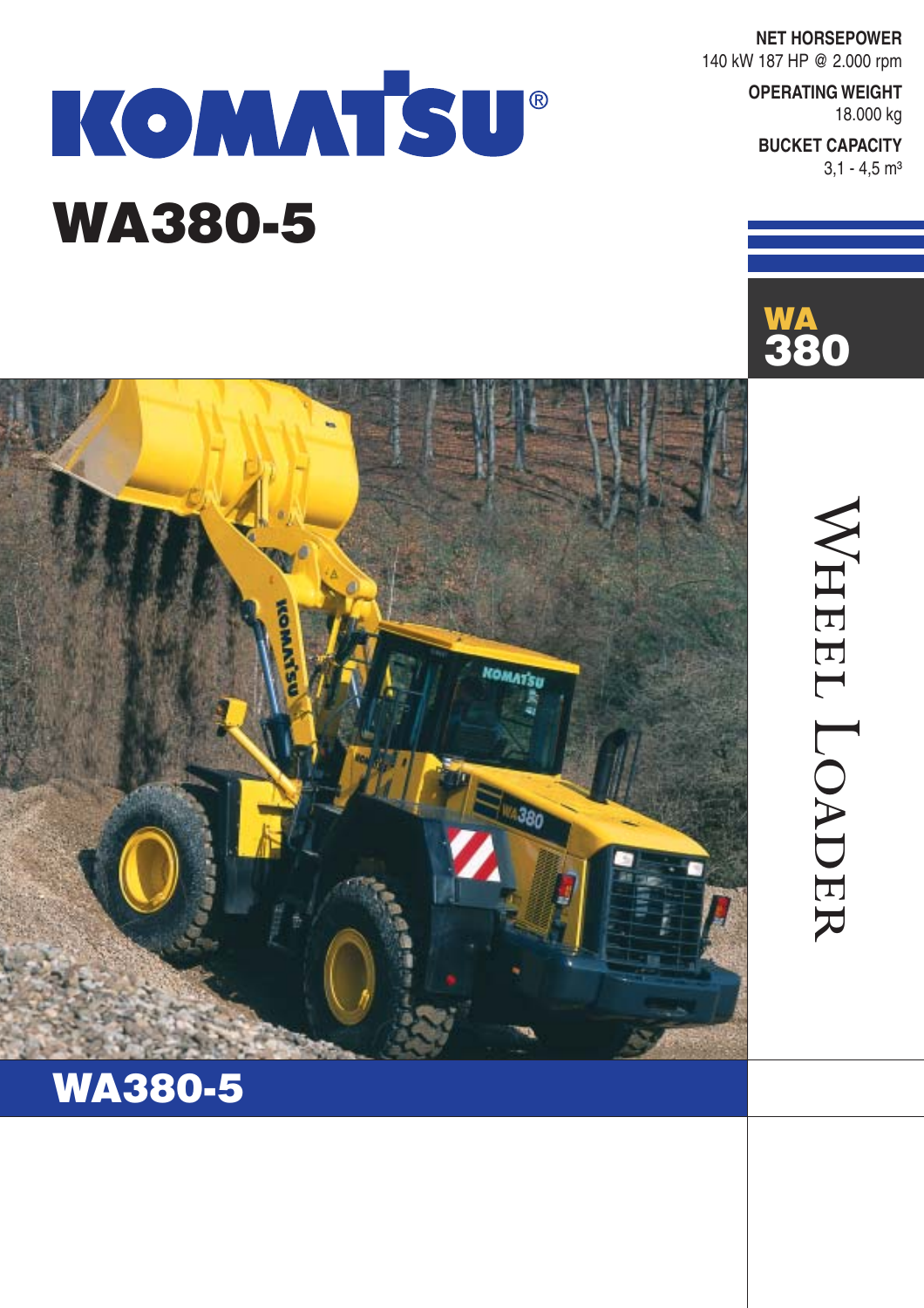## **WALK-AROUND**

The new WA380-5 wheel loader: The perfect combination of performance, comfort and economy. Never-before experienced comfort in the SpaceCab cabin, enormous tractive force and the lowest fuel consumption in it's class. And it's whisper-quiet in use, almost maintenance-free and incredibly productive with semiautomatic loading function (optional equipment). This is a wheel loader that has clearly earned its 5 stars!

### *Excellent Driving Convenience*

- SpaceCab™ cabin
- Optimum all-around view
- Interior noise level is only 70 dB(A)\*
- Air conditioning as standard
- 2-way adjustable steering column
- Air-cushioned high comfort seat
- Operation with PPC short levers or EPC fingertip control (option) *For more detail, see page 10*

#### *Overwhelming Productivity*

- High-torque low-emission engine
- Extremely low fuel consumption
- Choice of operating modes for engine and transmission
- Superior dumping height and reach
- Series production ECSS load stabiliser
- Semiautomatic loading function (option)
- Completely integrated payload meter (option) *For more detail, see page 4*

### *Diverse and Flexible*

• Comprehensive range of attachments for a wide variety of uses *For more detail, see page 12*



#### *Ecological*

- Meets TIER II emission regulations
- 

**KOMAT'SU**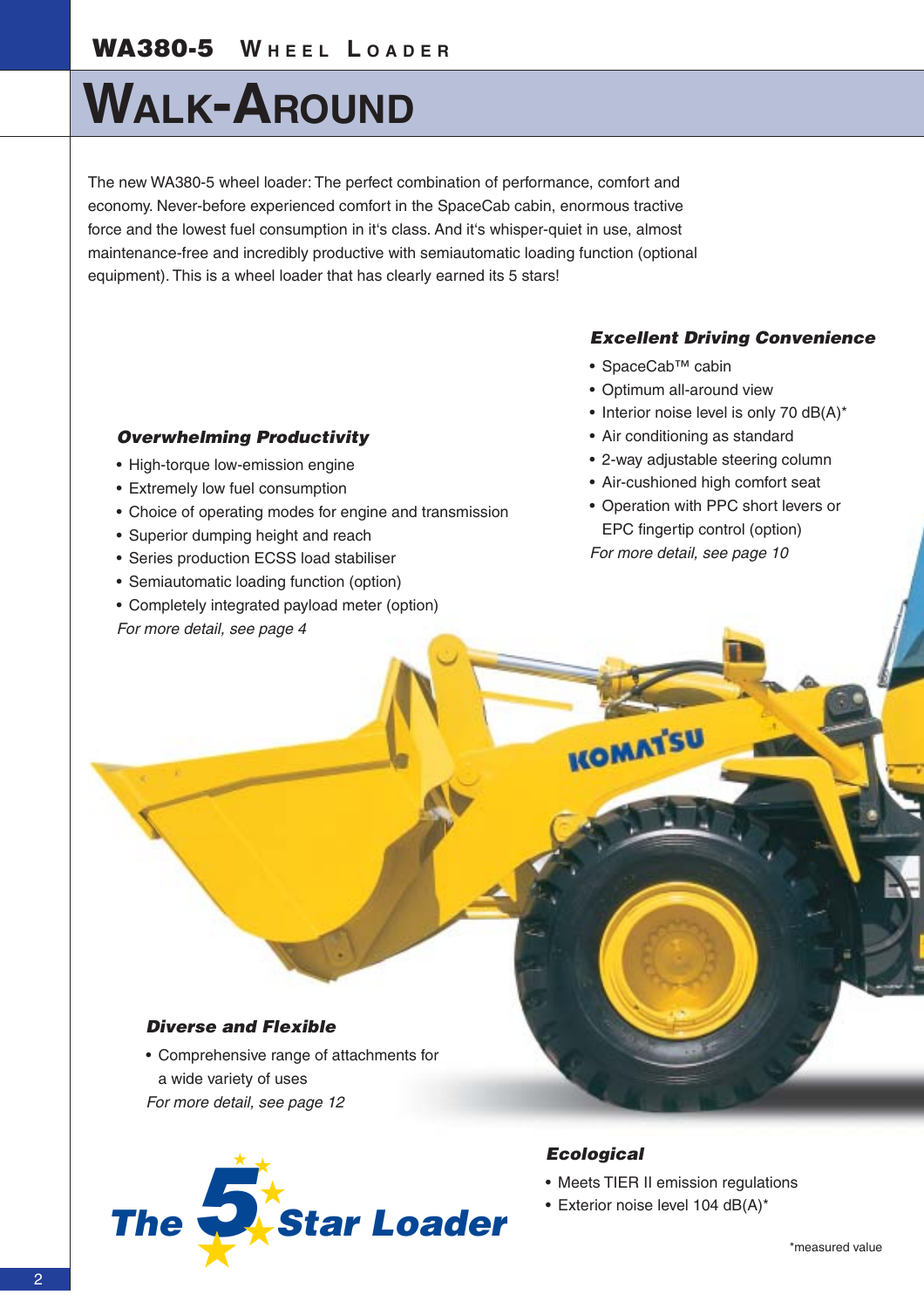**NET HORSEPOWER** 140 kW 187 HP

**OPERATING WEIGHT** 18.000 kg

**BUCKET CAPACITY**

### **Long Service Life and Reliable** 3,1 - 4,5 m<sup>3</sup>

- Reliable original Komatsu components
- Robust torsionally resistant frame
- Maintenance-free fully hydraulic, wet disc service and parking brakes
- Heavy-duty axles
- Sealed DT wiring harness connector *For more detail, see page* 7

**GALER** 



- EMMS monitoring system
- Cab controlled reversible fan
- Swing-out oil and air to air charge cooler for easy access and cleaning
- Gull-wing doors for easy ground level access
- Extended engine oil change interval

380

• Centralised lubrication system as standard *For more detail, see page 8*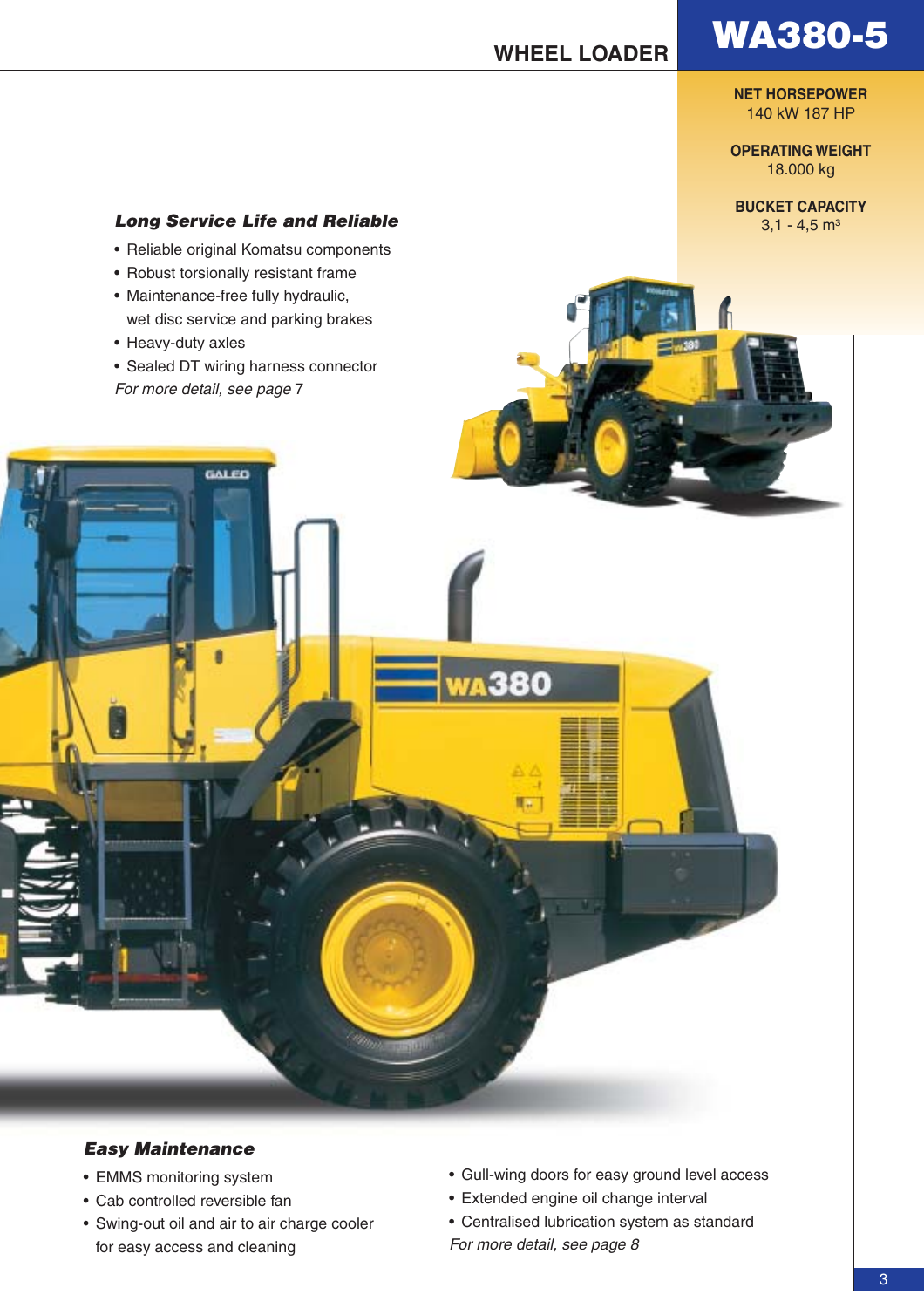### **OVERWHELMING PRODUCTIVITY**





#### **High torque at low engine speeds**

The output of the Komatsu SAA6D114E-2 low-emission engine is 140 kW (187 HP) at only 2,000 rpm. This means a constant, high power output with a 10% reduction in engine speed, compared with its predecessor. The increased engine torque and the improved torque characteristics, and also the arrangement of the newly introduced "High-Power" torque convertor contribute to a substantial improvement in traction and climbing abilities. In Load & Carry operations, faster work cycles are achieved with simultaneous savings in fuel consumption.

#### **New 2-stage hydraulic system**

The working hydraulic system adapts itself excellently to your specific needs: The main and switch pump together supply great capacity for high-speed loading cycles. The main pump alone supplies a reduced oil quantity for force and the maximum tear-out strength. And there's something new: when you press the kick-down switch, the alternate pump is switched off. This means that the maximum tractive force is available while simultaneously lifting the bucket. This is important, for example, when loading feed hoppers on a steep ramp.

#### **Maximum dumping height and reach**

The long lifting frame allows an enormous dumping height of 2.970 mm and a reach of 1.080 mm that is just as impressive (with  $3.1 \text{ m}^3$  universal bucket, measured to the cutting edge).

With this working range, loading high-sided semi-trailers with a payload of 28 tonnes becomes child's play.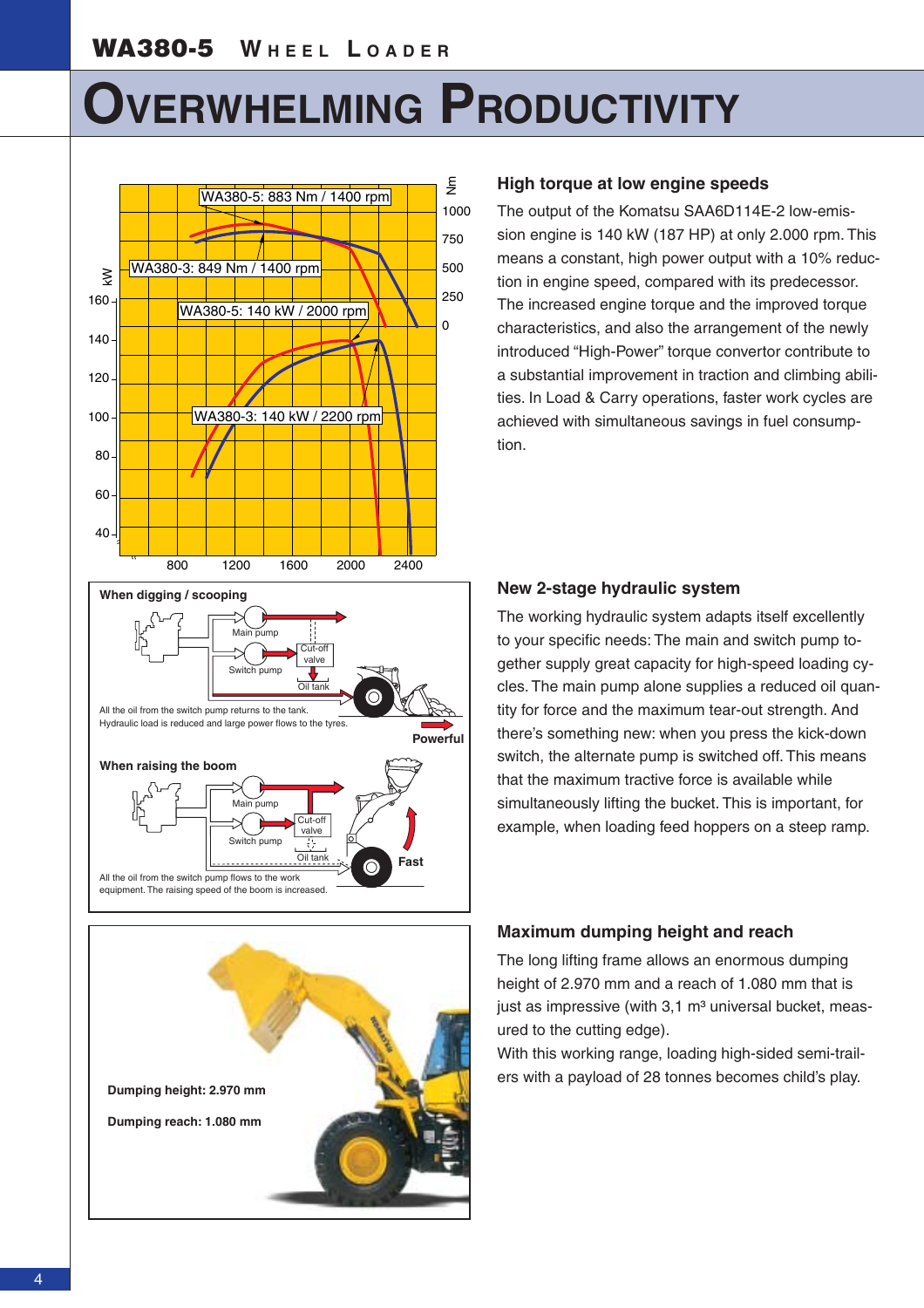

#### **Mode selector switch for the engine**

The operator can simply change between two modes depending upon the job. In the **Normal** mode, fuel consumption is clearly reduced by utilising a reduced-power characteristic map for the engine. This is of benefit with all general loading work. If the operator switches to **Power**, he immediately has the maximum power, for instance for hard digging or driving up steep inclines.



#### **Mode selector switch for the transmission**

The transmission of the WA380-5 can also be adapted brilliantly to every need with the selector switch. The transmission selector switch allows the operator to select between manual transmission shifting and three automatic modes (high, medium and low). You can also find the perfect setting from saving the maximum fuel and the highest power by moving the gear-changing time depending upon speed.

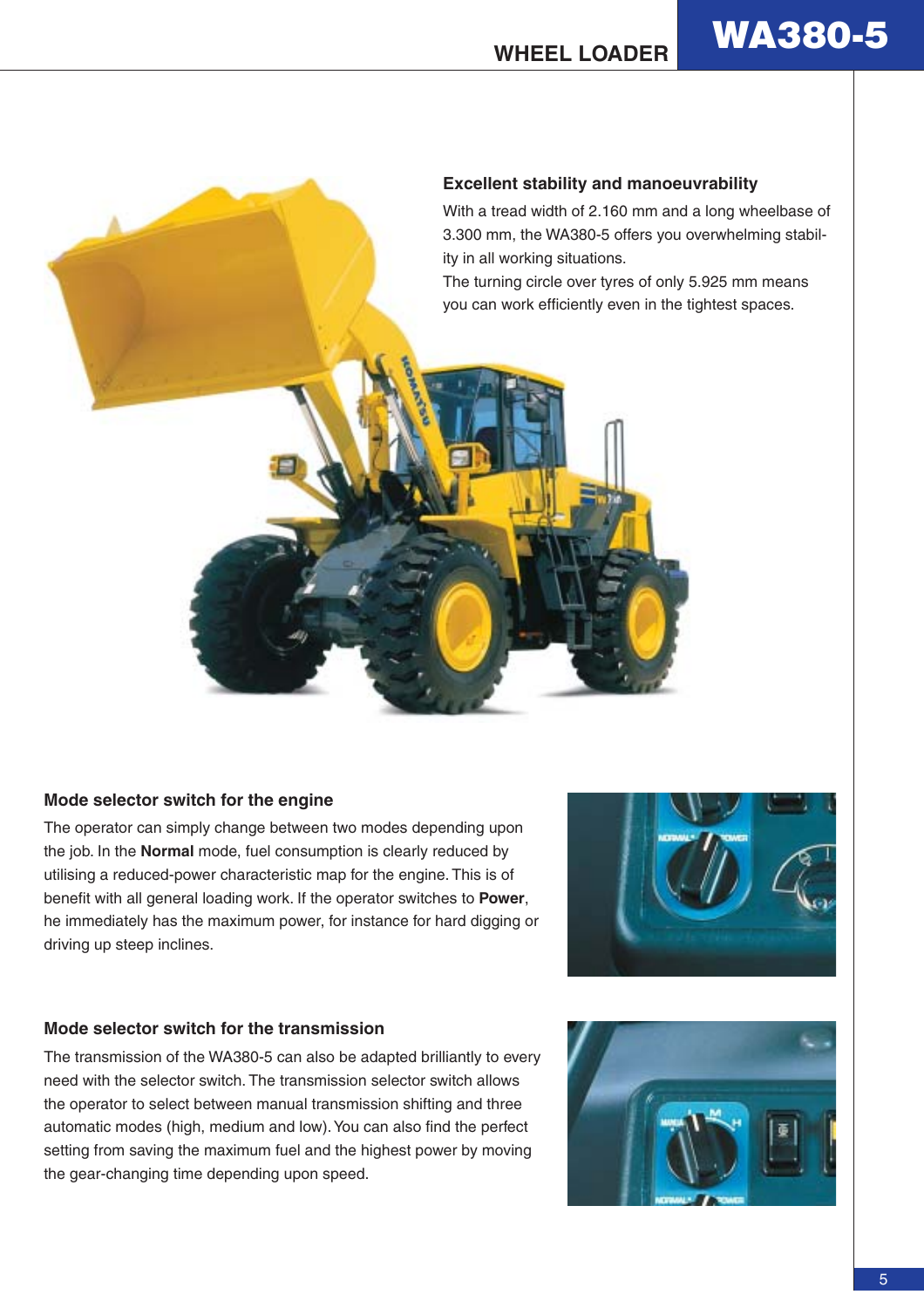### **NEW OPTIONS FOR EVEN GREATER PRODUCTIVITY**



#### **Faster Load & Carry with torque converter lockup**

The operator may also utilise direct drive in third and fourth gear for optimum efficiency in Load & Carry. Clearly the speed increases, especially when driving uphill where the wheel loader travels significantly faster because of the increase in tractive force. At the same time, the converter loss is eliminated, thus clearly reducing fuel consumption.



#### **Semiautomatic dig**

Something new in the world is Komatsu's patented function of semiautomatic bucket filling. A pre-programmed bucket filling process is carried out with the aid of the electrical pilot control. This means that it is no longer necessary to manually move the bucket lever when driving into material. This also means that operators with little experience still have productive loading cycles. And for the professionals, it's noticeably easier to operate with greater convenience.



#### **Payload meter**

The new payload weigh scale allows perfect control of loading processes and loading power. The large and easily read display in the middle of the main monitor shows the operator a pictorial representation of each bucket load and the material quantity already loaded. Various modes allow you to alternately display the weight already loaded or how much the operator still has to load for a pre-set amount. The system also allows you to store and print out the daily output and loading output of five different materials.

α

**TINYE**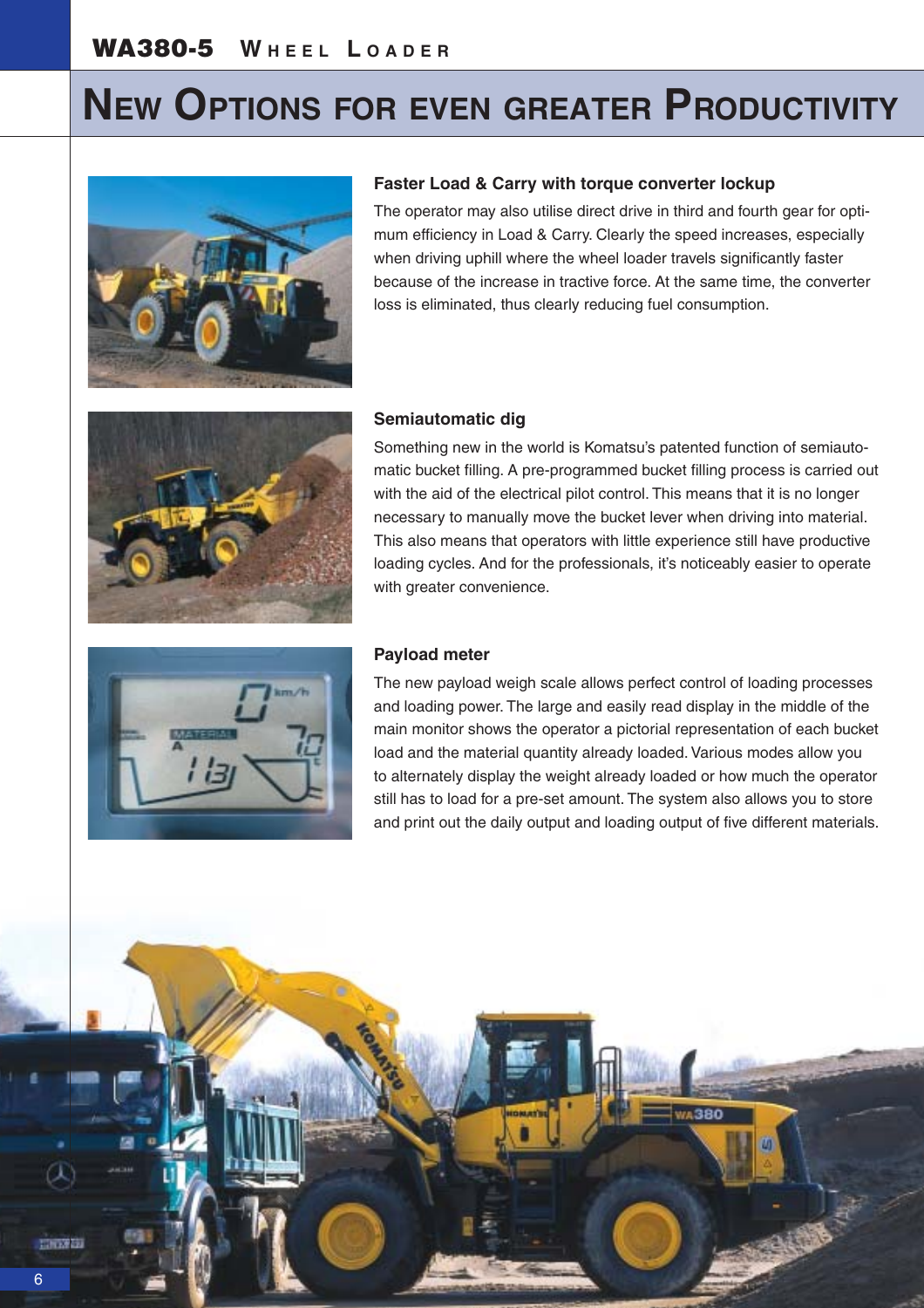**WA380-5** 

## **LONGEVITY AND RELIABILTY**

### **Quality you can rely on!**

The engine, transmission, torque converter, front and rear axles are original Komatsu components. All of these component parts are subject to the highest quality requirements and strict quality assurance right down to the smallest screw. They are fully co-ordinated with one another, thus offering maximum efficiency and reliability.



#### **Torsionally resistant frame**

The frame design with hinge points far apart guarantees the high stability for the overall construction and reduces bearing stress in the torsional ranges. Steering angles of 40° give the WA380-5 a high degree of manoeuvrability.



#### **Robust HD-axles**

The heavy-duty axles allow above-average service life even under the hardest working conditions. The WA380-5 can also have the optional equipment of multiple-disc limited slip differentials to further increase tractive force.

#### **Reliable construction equipment engines**

Komatsu's reliable engine, with thick walled crank case, was developed with low noise and robustness in mind.



#### **Reliability right down to the details**

All of the hydraulic connections are reliably protected against oil loss by Komatsu's O-ring seals. Komatsu's hydraulic cylinders are equipped with special guide rings to protect and support the cylinder rods. The electrical system is also designed for long-lasting operation (without breakdowns) with its dust- and water-proof DT plug-and-socket connections in the wiring harnesses.

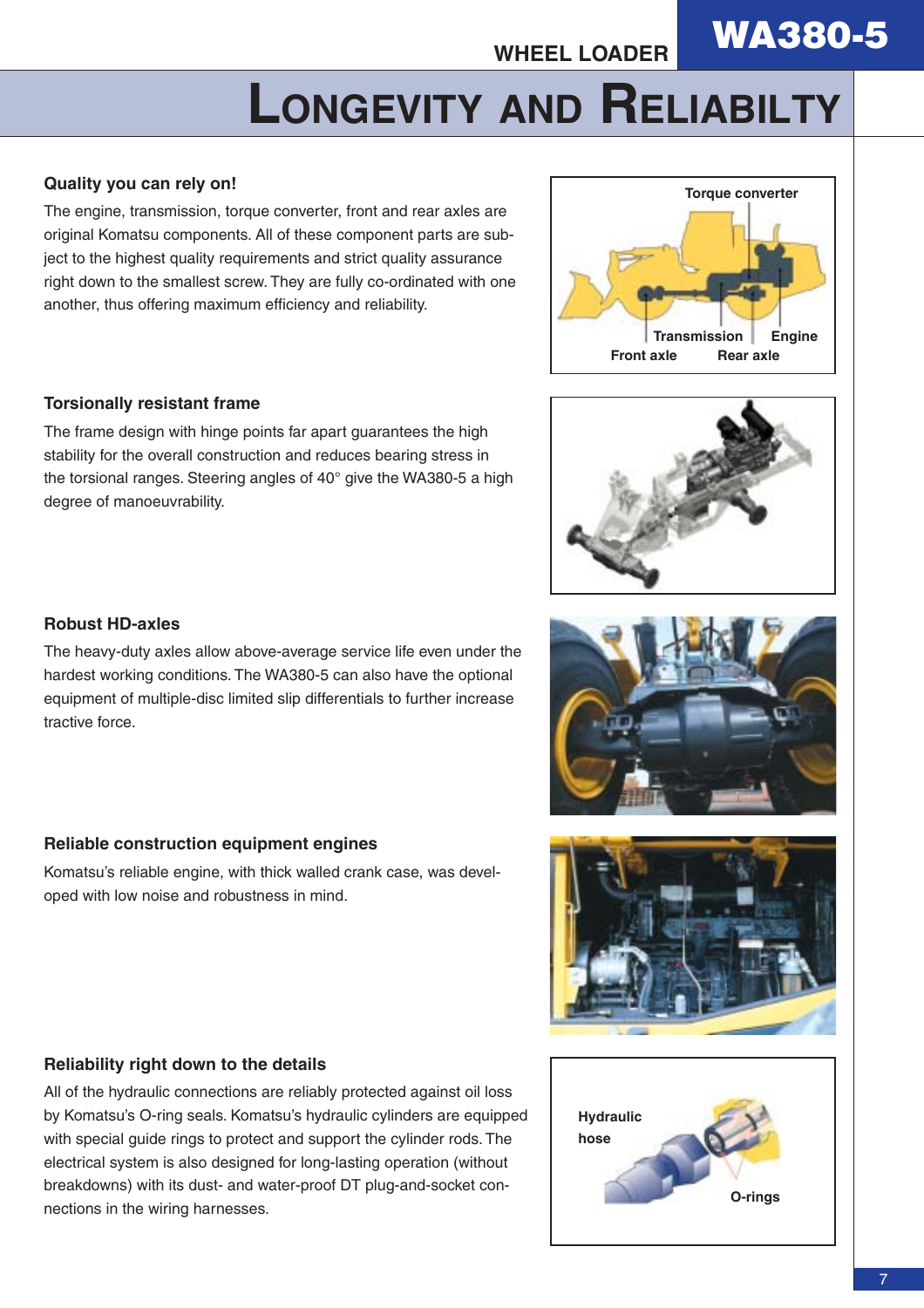### **SIMPLE AND FAST MAINTENANCE**



#### **Simple and convenient access to service**

The service doors are designed as gull-wing doors. They allow you convenient and safe access to the daily service points from the ground.



#### **Reversible hydraulic radiator fan and swingout coolers**

The radiator fan can be switched to reverse operation from the cabin for work in dusty environments. Furthermore, oil cooler and air to air charge cooler can be swung out for easy access and fast cleaning.



#### **EMMS (Equipment Management Monitoring System)**

This completely new type of monitoring system is clearly structured and easy to read because it is directly in the operators field of view. If there is a malfunction, it immediately displays the details in the chosen national language and in plain text in the display field. This system not only has an error memory and a self-diagnosis function, but also a service interval display. This significantly simplifies service work and the operator is notified on time of the regular oil and filter changes. The operator and customer-service engineer are constantly informed about the optimum machine state so that problems don't even occur in the first place.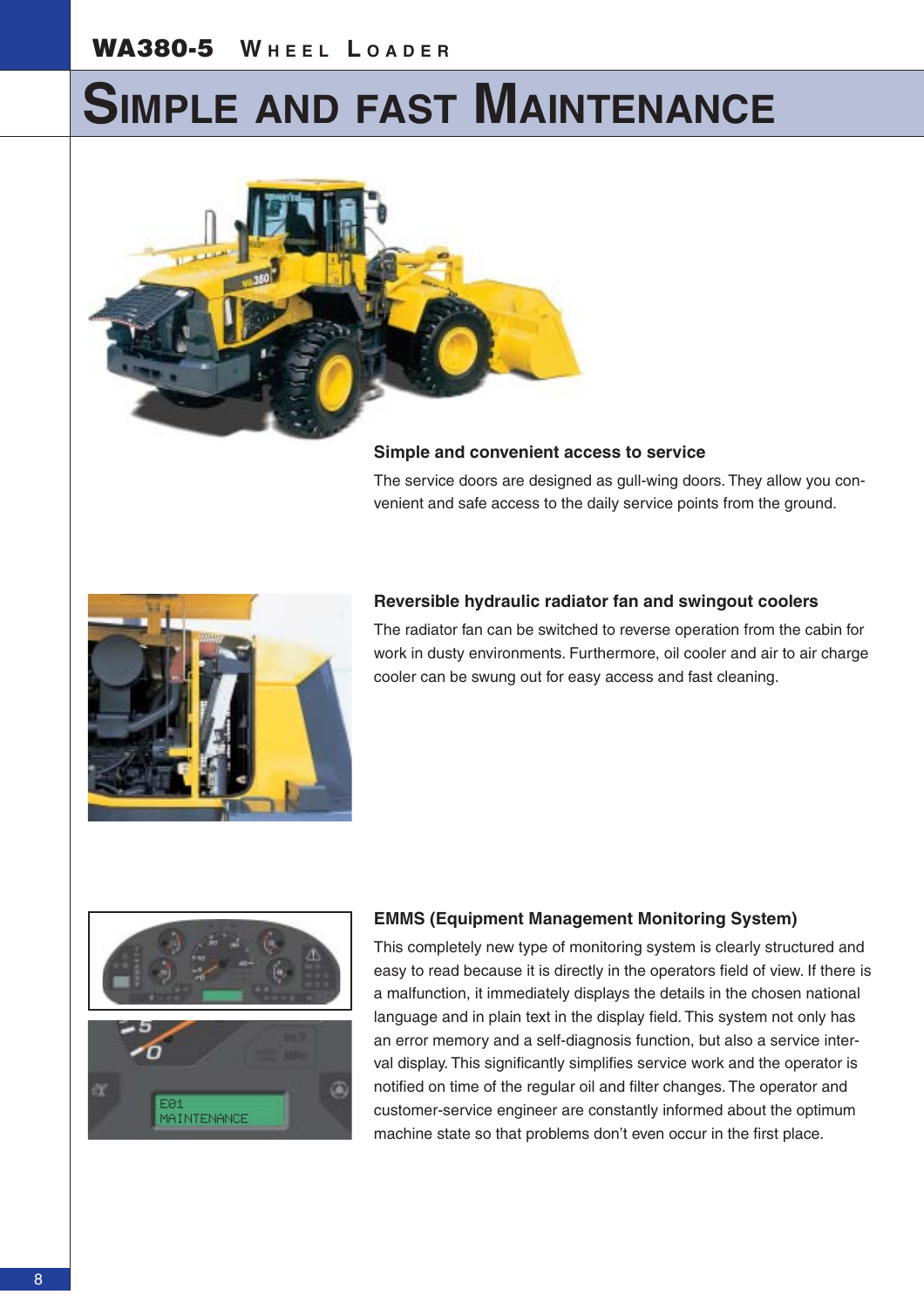#### **Maintenance-free braking system**

The fully hydraulic dual-circuit service brake with multi-disc brakes running in an oil bath offers you the highest degree of safety and a long service life. Something new is the fact that the braking system can be operated with even greater precision. Since it functions completely hydraulically, you no longer have the drawbacks of a compressed air braking system. The benefits of the new system are that weathering has no effect on it, it is available for work immediately after starting the engine and it's maintenance free. The multi-disc internal parking brake is also maintenance free.

#### **Centralised lubrication system as standard**

The centralised lubrication system reduces the daily service work to the absolute minimum. Its robust piping with protective equipment in all areas ensures consistant lubrication amounts, operating reliability and electronic monitoring with a malfunction signal in the cabin. This increases the machine's service readiness and service life while lowering repair and service costs.

#### **Customer service and spare parts supply**

When you buy a Komatsu construction machine, you buy a lot more than just the product alone. Our service support accompanies you throughout the entire life of your wheel loader. Programs for preventative maintenance are just as much a part of what we offer as the complete range of dealer service and repair programmes.

And, if there is a malfunction, Komatsu's close-knit network of dealers and excellent parts service ensures you minimum downtime.

9



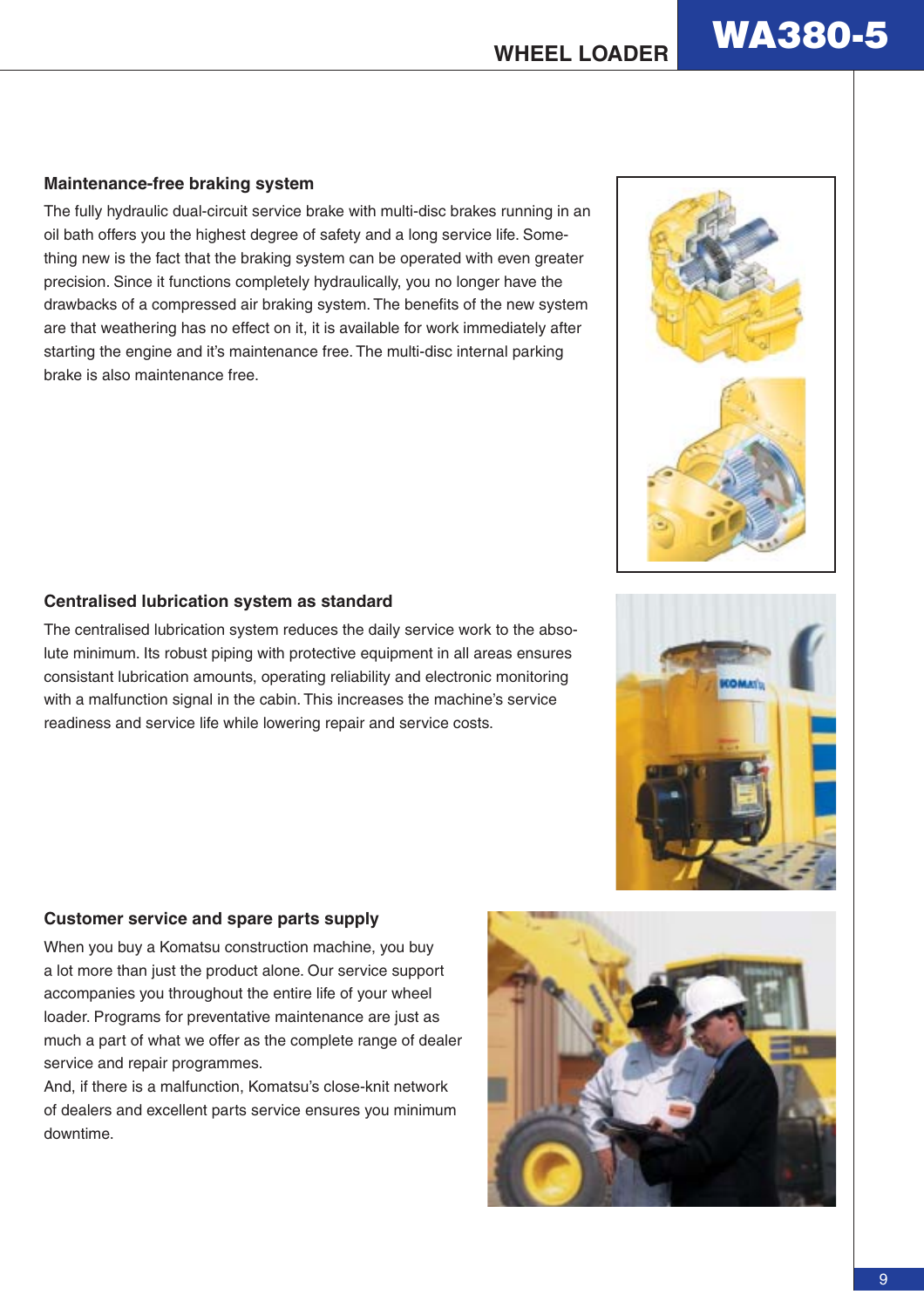### **THE SPACECAB**



#### **Perfect driving convenience and the best all-round visibility**

The cabin is the largest in its class and offers you unparalleled driving convenience comparable to that of a passenger car. The large frameless windscreen, ensures an optimum view of the bucket and tyres, and the slanted rear end also gives an excellent view towards the rear. The cabin is mounted on viscose shock absorbers guaranteeing an interior noise level of only 70 dB(A), one of the lowest in this class. That together with air conditioning as standard ensures the operator's well-being just as much as the air-cushioned multiadjustable premium drivers seat with head rest, seat heater and lumbar support. The easy-to-work hydraulic operating controls on the multi-adjustable hydraulic console makes it possible to operate the wheel loader conveniently and ergonomically. The operator's well-being is ensured over long and productive hours.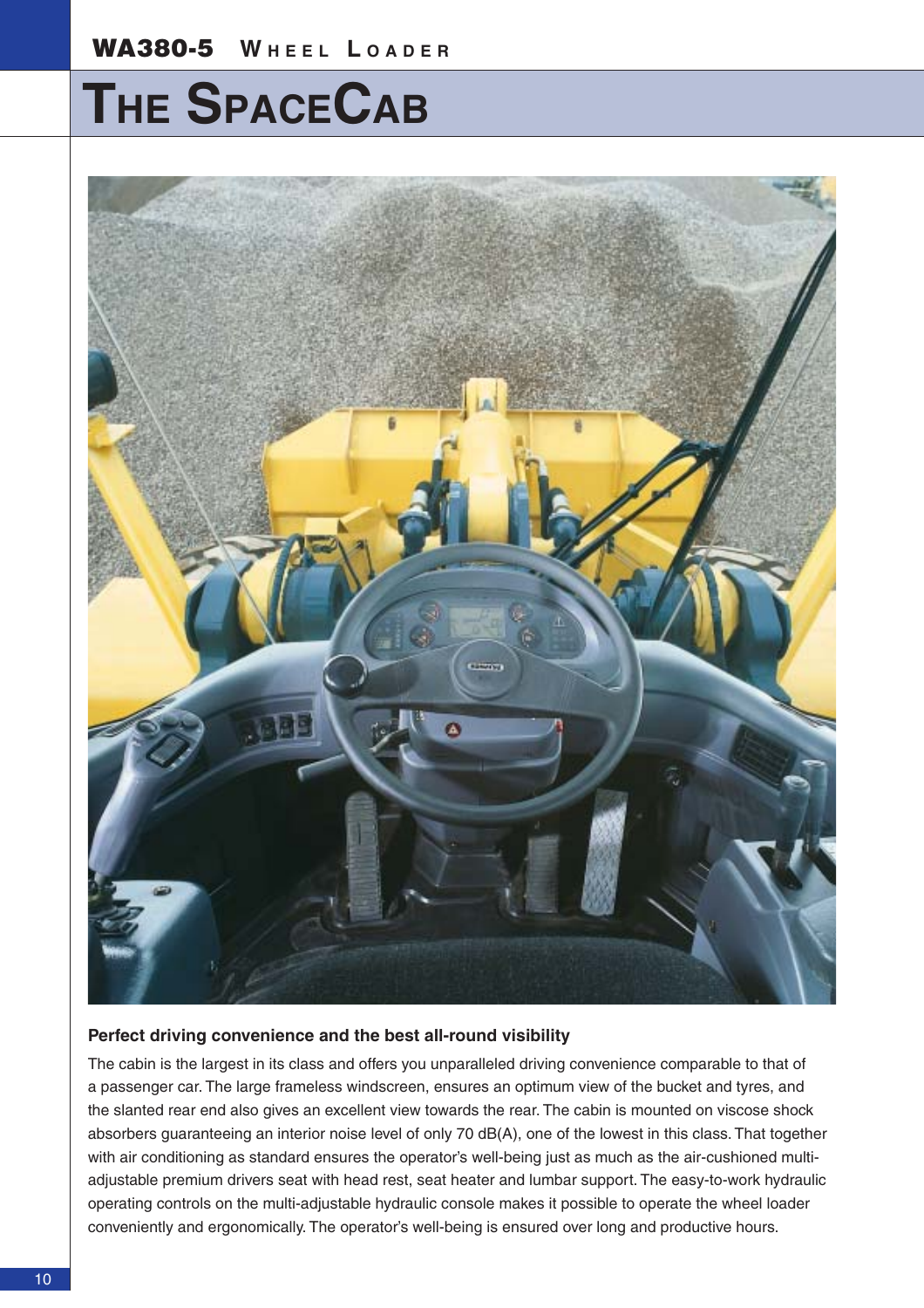### **WA380-5**

## **SIMPLE & CONVENIENT OPERATION**

### **Adjustable steering column with built-in monitor unit**

The steering column with continuous tilt and height adjustment incorporates the monitoring system allowing the entire unit to be brought into the most favourable position for each individual operator. The two-spoke steering wheel makes it possible to read all of the displays and instruments without any problems.

### **Automatic transmission with variable transmission cut-off**

The electronically controlled automatic transmission with mode selection allows you to conveniently adjust to each job. The operator can continuously adjust the transmission cut-off activated through the left brake pedal: for instance, reacting to high cut-off pressure when excavating or low pressure for smooth braking when approaching lorries.

### **New and easy-to-use joystick steering (option)**

A new Joystick steering system is available as optional equipment, and ensures that steering can be wrist operated easily and conveniently in loading operations. This system allows you to change the direction of travel and gear shifting with push buttons on the joystick. And you may pre-select the steering speed in 2 stages, depending upon whether fast V-loading or precise Load & Carry is required.

#### **Smooth ergonomic hydraulic control**

The new pilot control levers are designed as finger tip control levers for precise and fatigue-free control of the loading process. The position of the levers and the location of the entire console can be adjusted for all operators preferred height and reach. EPC equipment is also available as optional equipment for controlling the working hydraulic system. Apart from the electronic pilot control of the finger levers, EPC offers a modulating function for slowing and stopping bucket movements when lowering, that is vibration-free. Furthermore, the upper and lower boom cut out position can be pre-set with a switch that ensures major ease of operation for the operator when work is constantly changing such as in loading lorries. As a third feature, EPC equipment has a semiautomatic excavating function for simple filling buckets (also refer to page 6).

A multifunctional lever design is also available as optional equipment.









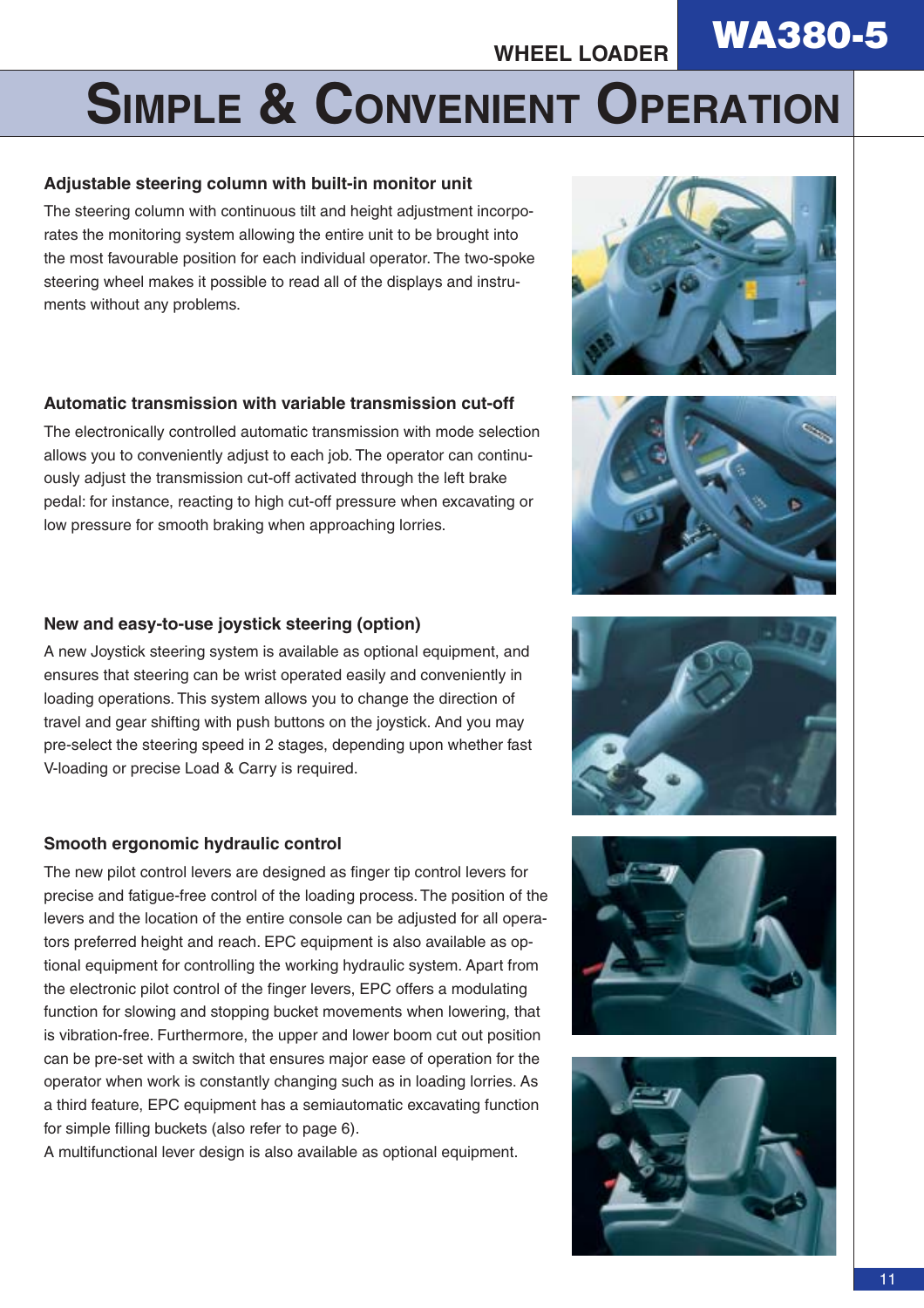### **BUCKETS AND ATTACHMENTS**



**Universal bucket**

This type of bucket is impressive because of its excellent penetration and loosening properties and its good material holding properties.

This universal bucket can be equipped with flush mount adapters and interchangeable teeth.



#### **Earthmoving bucket**

The earthmoving bucket with a one-piece bucket bottom is suited both for earthworks and loading cohesive material. The slanted sides give powerful penetration. It is equipped either with flush mount adapters and interchangeable teeth or also with a rear removable edge.



#### **Rock bucket**

V-shaped buckets offer excellent penetration properties for medium heavy-duty rock jobs. Robust hardox design wear plates ensure a long service life. We have a selection of optional equipment with the high wearresistant KVX™ cutting tools for extremely abrasive jobs.



#### **Maximum dumping height with High-Lift**

The dumping height and reach can be increased for special jobs with the optional high-lift lifting frame. You may increase dumping height by approximately 53 cm and the reach is increased by approximately 16 cm.



**Hydraulic quick coupler**

The WA380-5 can change attachments in a matter of seconds with the HD designed hydraulic quick coupler, available as optional equipment.



#### **A comprehensive range of attachments**

The timber grab: With its sturdy structure and its great hydraulic power and a special tilting cylinder, the WA380-5 is also perfectly suited to work in the timber industry. The robust design of the lifting frame and axles ensure maximum durability.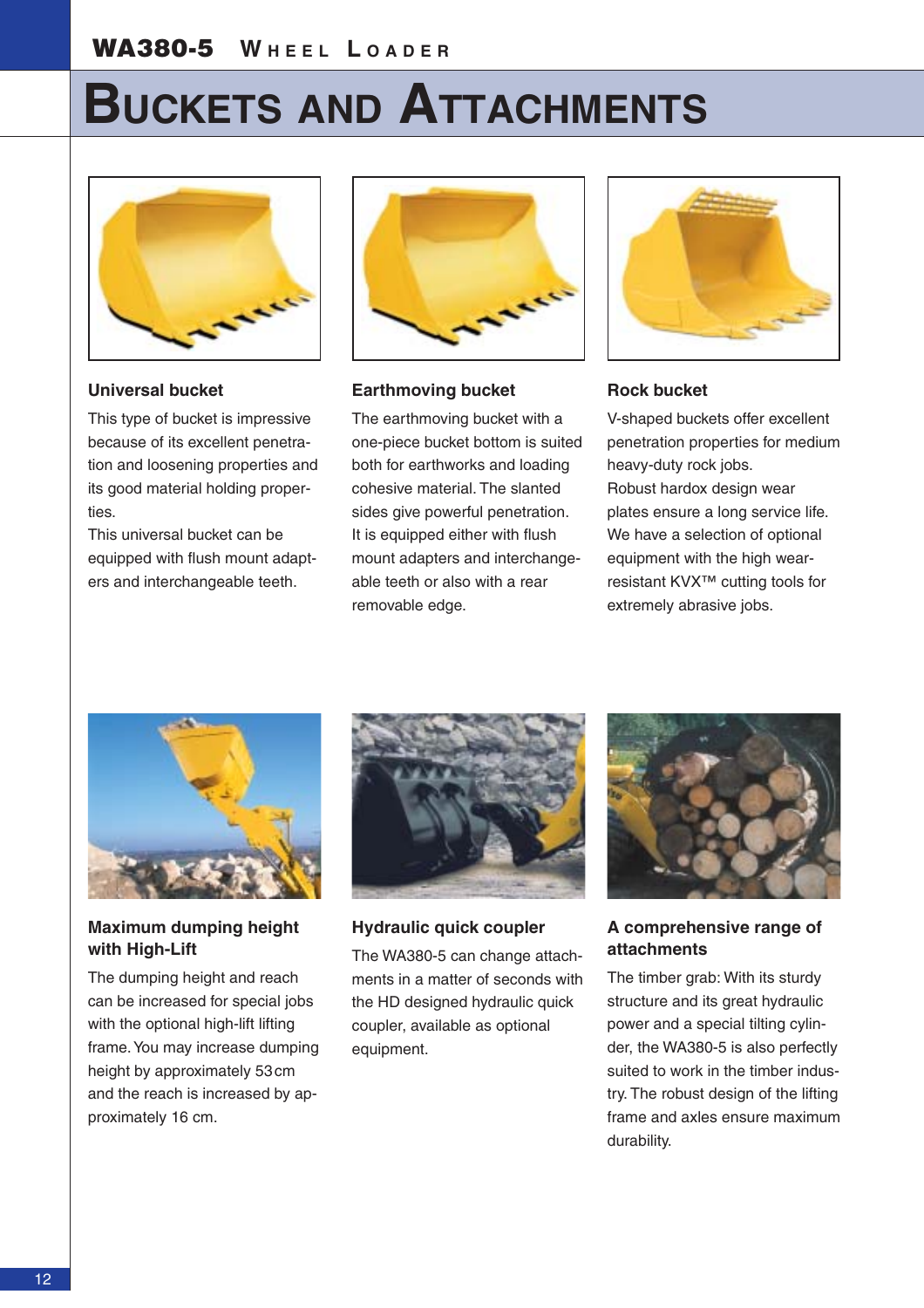## **SPECIFICATIONS**



| water-cooled, 4-stroke, turbocharger                           |
|----------------------------------------------------------------|
|                                                                |
|                                                                |
|                                                                |
|                                                                |
|                                                                |
|                                                                |
|                                                                |
| Lubricating system Gear pump, pressure feed lubrication filter |
|                                                                |
|                                                                |
|                                                                |
|                                                                |
|                                                                |
| and preliminary purification including a dust display          |

### **TRANSMISSION**

|                                                        |          |      | Torque converter One-stage, one-phase, 3-element |      |  |  |  |  |
|--------------------------------------------------------|----------|------|--------------------------------------------------|------|--|--|--|--|
|                                                        |          |      |                                                  |      |  |  |  |  |
| Speeds in km/h                                         |          |      |                                                  |      |  |  |  |  |
| Gear                                                   | 2.<br>1. |      | -3.                                              | 4.   |  |  |  |  |
| with 23.5 R25 tyres / with torque converter lockup:    |          |      |                                                  |      |  |  |  |  |
| forwards                                               | 6.8      |      | 12,3 22,6                                        | 38.3 |  |  |  |  |
| backwards 7.3 12.8 23.9                                |          |      |                                                  | 39.4 |  |  |  |  |
| with 23.5 R25 tyres / without torque converter lockup: |          |      |                                                  |      |  |  |  |  |
| forwards                                               | 6,8      | 12,3 | 21,4                                             | 34.0 |  |  |  |  |
| backwards 7,2 12,8 22,6                                |          |      |                                                  | 35,0 |  |  |  |  |
|                                                        |          |      |                                                  |      |  |  |  |  |



#### **CHASSIS AND TYRES**

| (LSD-differential optional)                 |
|---------------------------------------------|
|                                             |
| 26° swing angle (LSD-differential optional) |
|                                             |
|                                             |
|                                             |
|                                             |





| Operating brakesCompletely hydraulic dual-circuit system, |                     |
|-----------------------------------------------------------|---------------------|
|                                                           | running in oil bath |
|                                                           | multi-disc brakes   |
|                                                           | on all wheels.      |
|                                                           | service-free        |
|                                                           |                     |
|                                                           | running in oil bath |
|                                                           | multi-disc brake,   |
|                                                           | service-free        |
|                                                           |                     |
|                                                           |                     |



| Circulating capacity of the hydraulic pump  212 + 94 l/min |  |
|------------------------------------------------------------|--|
|                                                            |  |
|                                                            |  |
| Bore diameter x stroke                                     |  |
|                                                            |  |
|                                                            |  |
|                                                            |  |
| Hydraulic cycle with rated load bucket filling             |  |
|                                                            |  |
|                                                            |  |
|                                                            |  |
|                                                            |  |

### **EERING SYSTEM**

| Smallest turn (outer edge of the tyre 23.5 R25)  5.925 mm |
|-----------------------------------------------------------|



Two-door cabin in conformity with ISO 3471 with ROPS (roll over protective structure) in conformity with SAE J1040c and FOPS (falling object protective structure) in conformity with ISO 3449. The air-conditioned pressurised cabin is mounted upon hydrobearings and is noise dampened.

The noise level in the cabin is in accordance with the dynamic measurement in conformity with ISO 6396: with blower: 71 dB(A) without blower: 70 dB(A)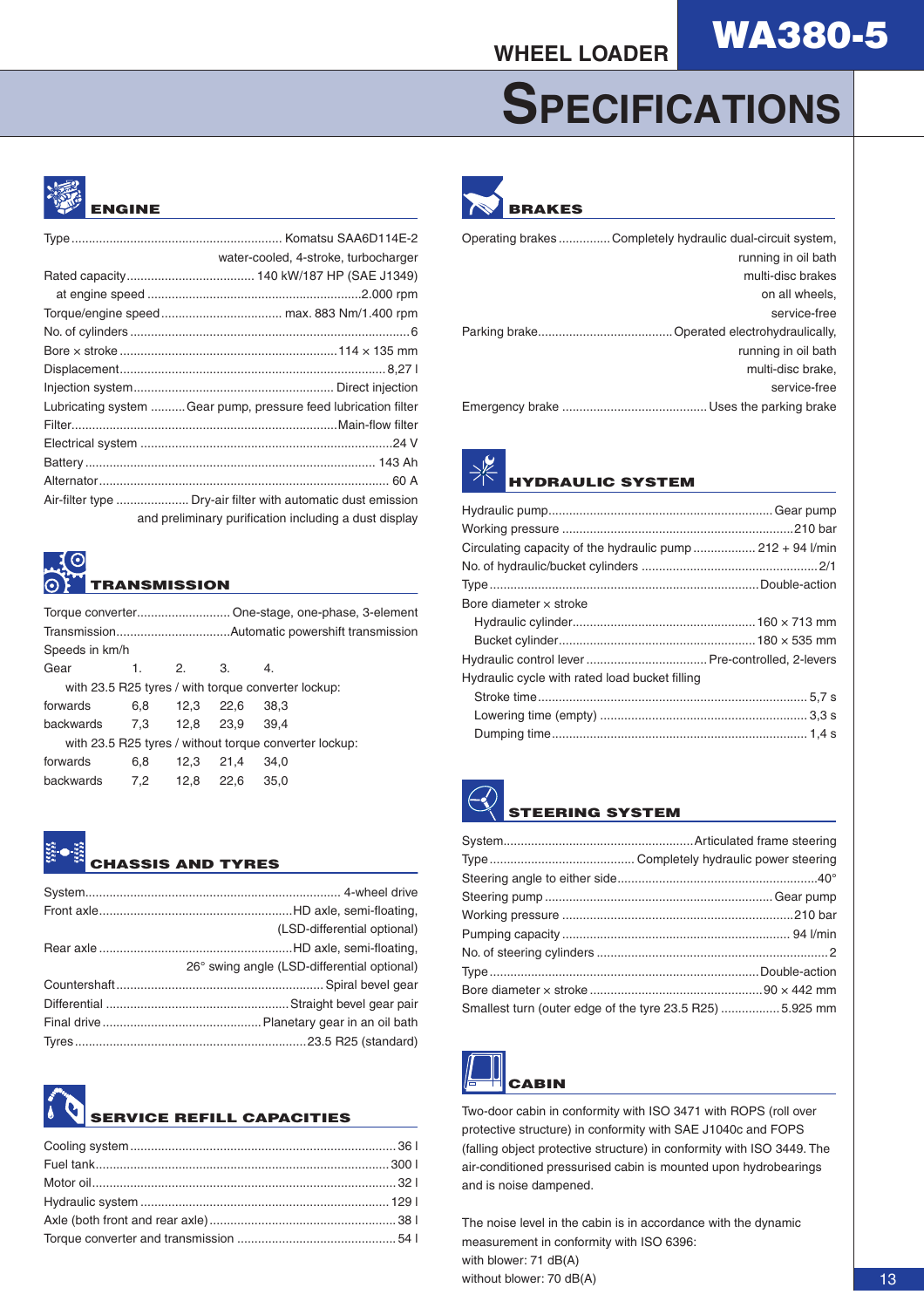## **DIMENSIONS AND PERFORMANCE FIGURES**



|              | <b>Measurements and working specifications</b> |                  |                  |                 |             |          |                  |          |                   |                 |
|--------------|------------------------------------------------|------------------|------------------|-----------------|-------------|----------|------------------|----------|-------------------|-----------------|
|              | <b>Bucket type</b>                             |                  | <b>Universal</b> |                 | Earthmoving |          | <b>Stockpile</b> |          | <b>Heavy Duty</b> |                 |
|              |                                                |                  | w/o teeth        | with BOC        | w/o teeth   | with BOC | w/o teeth        | with BOC | w/o teeth         | with BOC        |
|              | Bucket capacity (heaped, ISO 7546)             | m <sup>3</sup>   | 3,1              | 3,3             | 3,1         | 3,3      | 3,5              | 3,6      | 3,0               | 3,2             |
|              | Sales Code                                     | 3919-            | C <sub>01</sub>  | CO <sub>3</sub> | C41         | C43      | C <sub>35</sub>  | C38      | C <sub>28</sub>   | C <sub>30</sub> |
|              | <b>Material density</b>                        | t/m <sup>3</sup> | 1,8              | 1,7             | 1,8         | 1,7      | 1,6              | 1,55     | 1,85              | 1,7             |
|              | Bucket weight without teeth                    | kg               | 1.380            | 1.600           | 1.510       | 1.730    | 1.660            | 1.880    | 1.685             | 1.905           |
|              | Static tipping load, straight                  | kg               | 15.310           | 15.090          | 15.180      | 14.960   | 15.030           | 14.810   | 15.005            | 14.785          |
|              | Static tipping load, 40° articulated           | kg               | 13.605           | 13.385          | 13.475      | 13.255   | 13.325           | 13.105   | 13.300            | 13.080          |
|              | Break-out force hydraulic                      | kN               | 164              | 155             | 164         | 155      | 158              | 150      | 175               | 165             |
|              | Lifting capability hydr. at ground level       | kN               | 182              | 177             | 182         | 177      | 179              | 174      | 187               | 182             |
|              | Operating weight (without add. counterw.)      | kg               | 17.765           | 17.985          | 17.895      | 18.115   | 18.045           | 18.265   | 18.070            | 18.290          |
|              | Turning radius at corner of tyres              | mm               | 5.925            | 5.925           | 5.925       | 5.925    | 5.925            | 5.925    | 5.925             | 5.925           |
|              | Turning radius at bucket edge                  | mm               | 6.580            | 6.605           | 6.580       | 6.605    | 6.605            | 6.625    | 6.550             | 6.570           |
| a            | Reach at 45°                                   | mm               | 1.080            | 1.110           | 1.080       | 1.110    | 1.120            | 1.150    | 1.020             | 1.050           |
| $\mathsf{b}$ | Dump height at 45°                             | mm               | 2.970            | 2.895           | 2.970       | 2.895    | 2.935            | 2.855    | 3.020             | 2.945           |
| C            | Hinge pin height                               | mm               | 4.076            | 4.076           | 4.076       | 4.076    | 4.076            | 4.076    | 4.076             | 4.076           |
| d            | Height top edge of bucket                      | mm               | 5.450            | 5.450           | 5.450       | 5.450    | 5.450            | 5.450    | 5.450             | 5.450           |
| e            | Digging depth                                  | mm               | 90               | 120             | 90          | 120      | 90               | 120      | 90                | 120             |
|              | Max. loading height at 45°                     | mm               | 3.795            | 3.795           | 3.795       | 3.795    | 3.795            | 3.795    | 3.795             | 3.795           |
| $\mathsf{A}$ | Overall length, bucket grounded                | mm               | 8.120            | 8.195           | 8.120       | 8.195    | 8.175            | 8.250    | 8.040             | 8.115           |
| B            | Wheelbase                                      | mm               | 3.300            | 3.300           | 3.300       | 3.300    | 3.300            | 3.300    | 3.300             | 3.300           |
| С            | <b>Bucket width</b>                            | mm               | 2.926            | 2.926           | 2.926       | 2.926    | 2.926            | 2.926    | 2.916             | 2.916           |
| D            | Width over tyres                               | mm               | 2.695            | 2.695           | 2.695       | 2.695    | 2.695            | 2.695    | 2.695             | 2.695           |
| E            | Track width                                    | mm               | 2.160            | 2.160           | 2.160       | 2.160    | 2.160            | 2.160    | 2.160             | 2.160           |
| F.           | Ground clearance                               | mm               | 449              | 449             | 449         | 449      | 449              | 449      | 449               | 449             |
|              | H   Overall height                             | mm               | 3.374            | 3.374           | 3.374       | 3.374    | 3.374            | 3.374    | 3.374             | 3.374           |

All measurements with tyres 23.5 R25 L3. Details of dumping heights and reach to cutting edge or bolt-on cutting edge. Details given are for buckets without teeth; if equipped with teeth: dump height -155 mm, dump reach +155 mm, overall length +220 mm.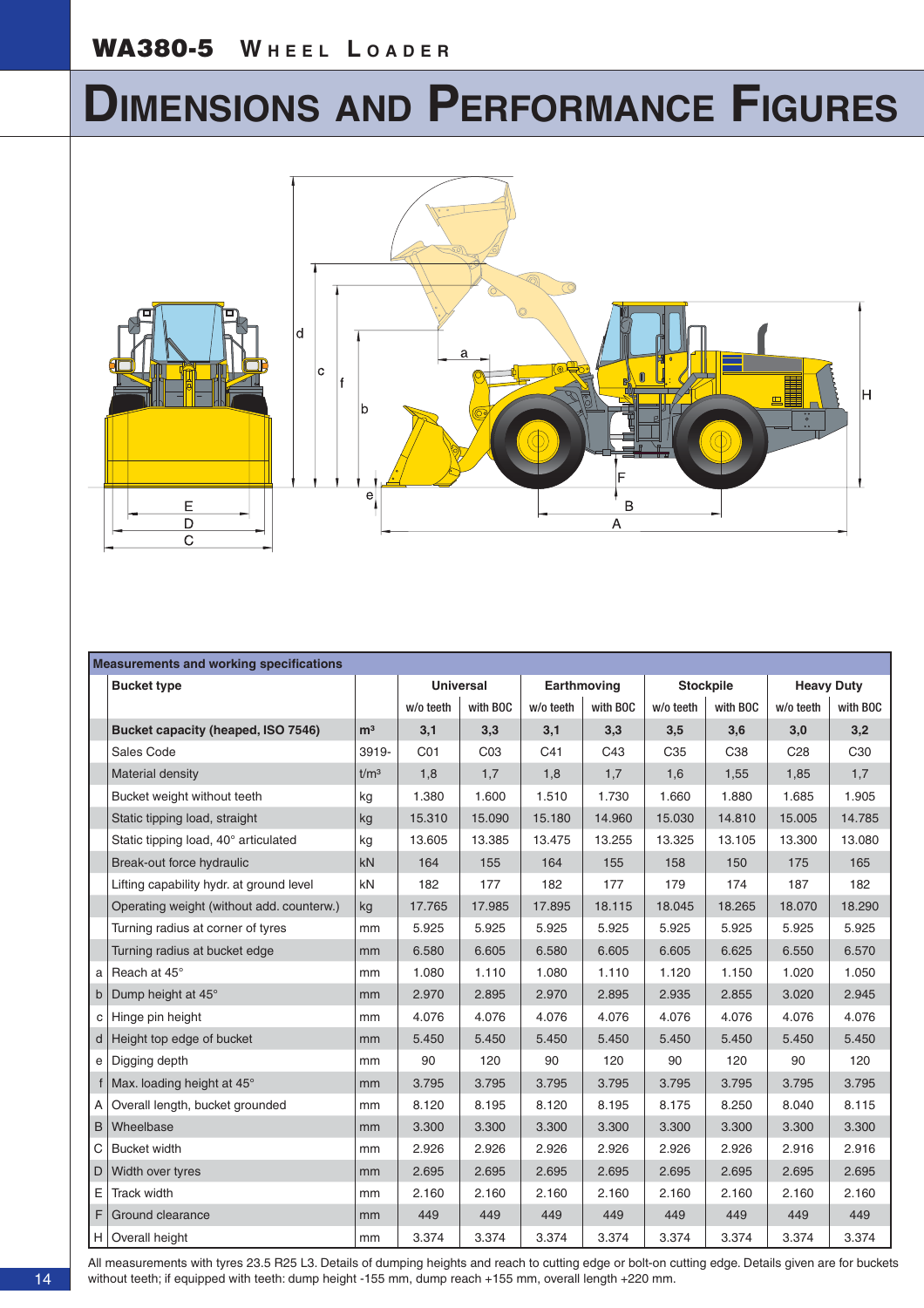



Light materials bucket

e.g. for industrial use such as loading lightweight recycling materials or wood chips or shavings

#### Stock pile bucket

Loading loosened or broken material

Universal/Earth-moving bucket Ideal for road-building or earthworks, or for load & carry uses

Heavy-Duty bucket Loading and loosening of particularly abrasive materials

Rock bucket for using directly at the rock-face

#### **Typical material density – loose (in kg/m³)** Basalt ............................................................ 1.960 Bauxite, Kaolin .............................................. 1.420 Earth, dry, ex store ........................................ 1.510 Earth, wet, excavated.................................... 1.600 Gypsum, broken ............................................ 1.810 Gypsum, crushed .......................................... 1.600 Granite, broken.............................................. 1.660 Limestone, broken......................................... 1.540 Limestone, crushed....................................... 1.540 Gravel, unscreened ....................................... 1.930 Gravel, dry..................................................... 1.510 Gravel, dry, 6-50 mm ..................................... 1.690 Gravel, wet, 6-50 mm .................................... 2.020 Sand, dry, loose............................................. 1.420 Sand, damp................................................... 1.690 Sand, wet ...................................................... 1.840 Sand and clay, loose ..................................... 1.600 Sand and gravel, dry ..................................... 1.720 Sandstone ..................................................... 1.510 Slate .............................................................. 1.250 Slag, broken .................................................. 1.750 Stone, crushed .............................................. 1.600 Clay, natural................................................... 1.660 Clay, dry......................................................... 1.480 Clay, wet ........................................................ 1.660 Clay and gravel, dry....................................... 1.420 Clay and gravel, wet ...................................... 1.540